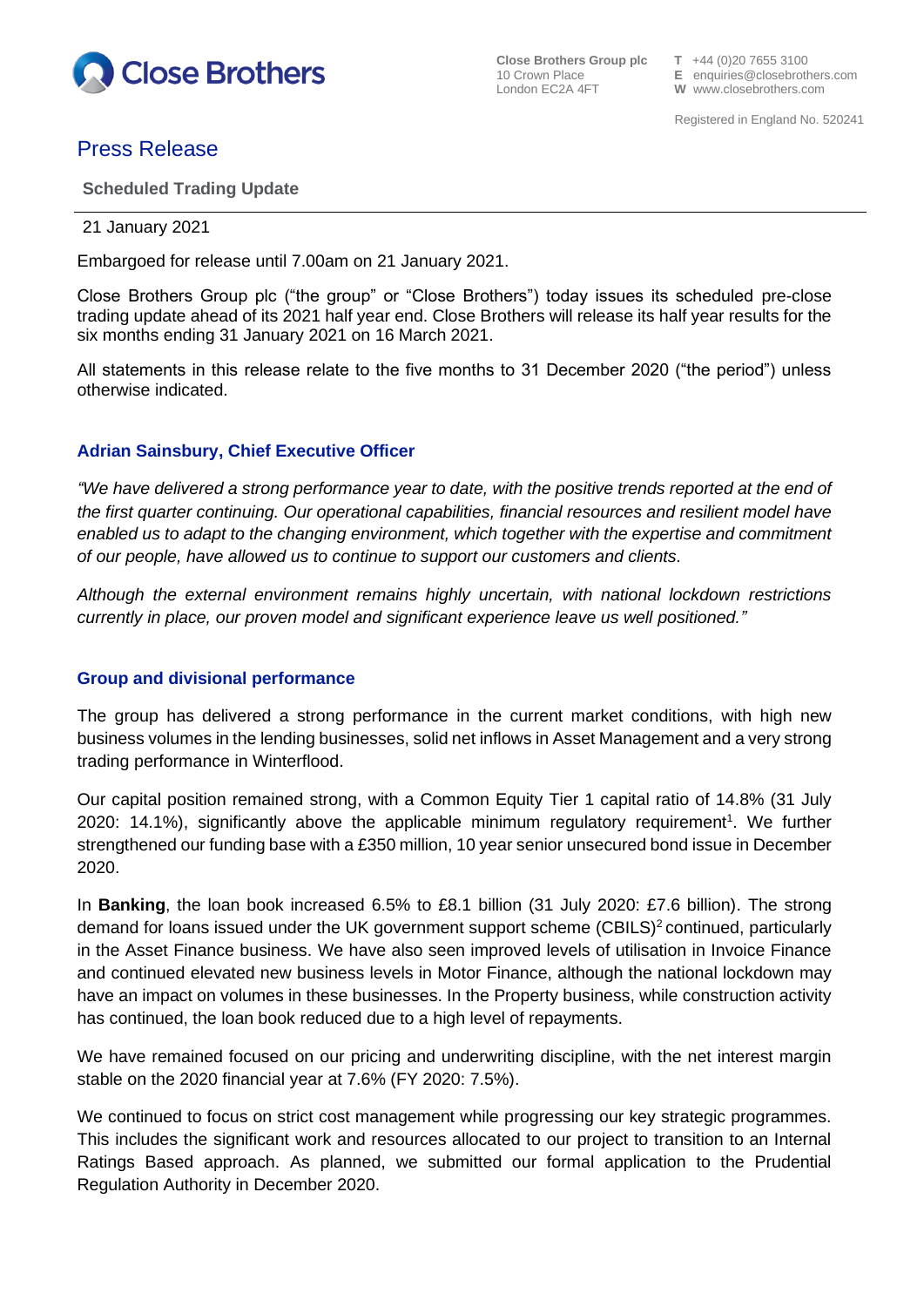The performance of the forborne book remains encouraging. Across Commercial and Retail, where concessions principally take the form of payment holidays, 87% of customers (by value) who were granted concessions as a result of Covid-19 had resumed payments at 31 December 2020. In Property, concessions principally take the form of fee-free extensions, where we remain confident in the quality of the underlying borrower and security.

The stable credit performance of the loan book resulted in an annualised bad debt ratio of 0.9% (FY 2020: 2.3%). We remain confident in the quality of our lending, which is predominantly secured, prudently underwritten and diverse. Nevertheless, we will continue to closely monitor the performance of the loan book as the macroeconomic outlook evolves and government support schemes end in the coming months $3$ .

The **Asset Management** division generated annualised net inflows of 5.4%, despite the reduced face-to-face interaction with clients arising from Covid-19. Managed assets increased to £13.9 billion (31 July 2020: £12.6 billion) and total client assets increased to £15.0 billion (31 July 2020: £13.7 billion), primarily reflecting favourable market movements. We remain committed to maintaining our excellent client service whilst investing in new hires and technology to support the long-term growth potential of the business.

**Winterflood** delivered a very strong trading performance, benefiting from a further acceleration in market activity in recent months and the expertise of our traders. Average daily bargains stood at 92k in the period (FY 2020: 82k; FY 2019: 56k), with no loss days. As a result, Winterflood's year-to-date operating profit is substantially ahead of the prior year comparative period, and closer to the level achieved in the second half of the 2020 financial year. Winterflood is well positioned to continue trading profitably in a range of conditions, but due to the nature of the business, it remains sensitive to changes in the market environment.

## **Outlook**

We are well positioned to deliver a strong performance across our businesses in the first half of the year and continue to respond well to the challenges and opportunities arising from the current environment.

Notwithstanding this, the impact of further lockdown restrictions across the UK, Brexit and the end of the government support schemes on loan book growth and credit performance in the coming months remains highly uncertain.

Our proven and resilient model and strong balance sheet, combined with our deep experience in navigating a wide range of economic conditions, leave us well placed to continue supporting our colleagues, customers and clients over the long term.

## **Footnotes**

1 In line with the amended Capital Requirements Regulation, effective on 23 December 2020, the CET1 ratio at 31 December 2020 includes a 30bps benefit related to software assets which are exempt from the deduction requirement for intangible assets from CET1. According to a statement published on 30 December 2020, the PRA intends to consult in due course to maintain the earlier position, which if implemented would result in a reversal of this benefit. The group applies IFRS 9 regulatory transitional arrangements which allows banks to add back to their capital base a proportion of the IFRS 9 impairment charges during the transitional period. Our capital ratios are presented on a transitional basis after the application of these arrangements and the Capital Requirements